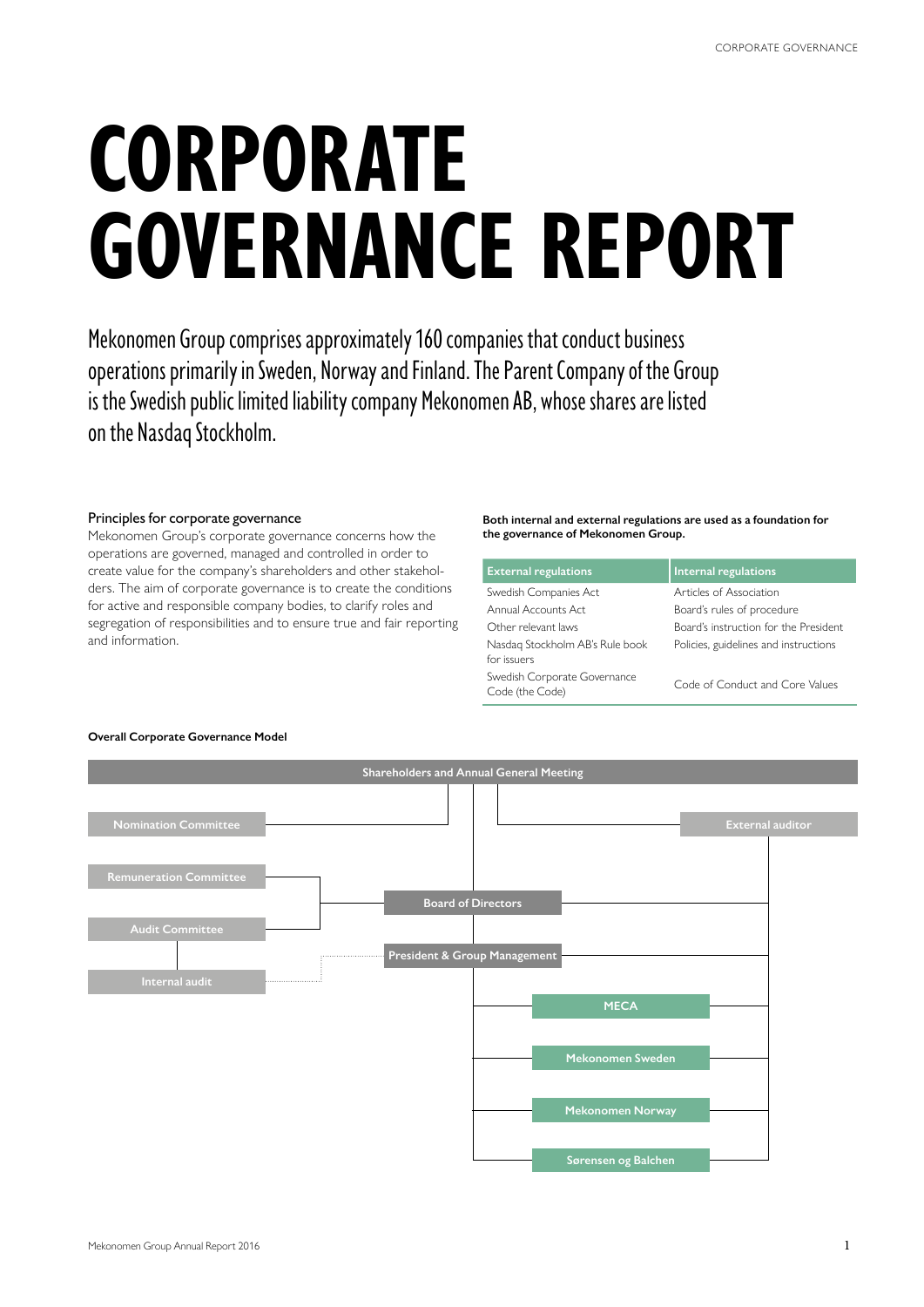### Application of the Swedish Corporate Governance Code

Mekonomen Group applied the Swedish Corporate Governance Code ("the Code") with the following deviation in 2016:

### **Deviation from the Code (rule 2:4):**

According to the Code, a Board member shall not be the Nomination Committee's chairman.

### **Explanation:**

The Board member Caroline Berg was also the Chairman of the Nominating Committee until 16 December 2016, which deviates from the Code provision that a Board member shall not be the Chairman of the Nomination Committee. The Nomination Committee appointed Caroline Berg as the Nomination Committee Chairman as it was a natural choice considering the ownership structure of Mekonomen at the time.

On December 16, 2016 John S. Quinn was appointed to the Chairman of the Nomination Committee. On January 10, 2017 John S. Quinn was also elected as a Board member of Mekonomen. However, John S. Quinn remain as Chairman of the Nomination Committee when it is a natural choice considering the ownership structure of Mekonomen.

### Sustainability governance in Mekonomen Group

Mekonomen Group's sustainability work is an integrated part of the company's business model and governance. The basis of the work is comprised of the company's core values and code of conduct together with a running stakeholder dialogue and materiality analysis. Reporting takes place according to the guidelines for the Global Reporting Initiative (GRI), G4 core.

Mekonomen Group is a participant to the UN Global Compact and the Sustainability Report 2016 also constitutes Mekonomen Group's Communication of Progress report to the UN Global Compact.

The sustainability work within Mekonomen Group is an integrated part of the operations as a part of the business benefit. The responsibility for the strategic sustainability work, as well as targets and follow-up rests with Group Management. The Board of Directors follows up the work in the Group Management's reporting. The operational work is driven by the head of the respective business areas in collaboration with the managers for the environment and quality in the respective Group companies. The Sustainability Report comprises all of Mekonomen Group's self-owned operations in the Nordic region and pertains to the 2016 financial year.

Read more about Mekonomen Group's sustainability work and the Sustainability Report 2016 in the annual report or at mekonomen.com.

### Shareholders

The Mekonomen share has been listed on the Nasdaq Stockholm, Mid Cap segment since 29 May 2000. Share capital amounted to SEK 89,753,718 on 31 December 2016, represented by 35,901,487 shares. The total market value for the company on 31 December 2016 amounted to SEK 6.2 billion, based on the closing price of SEK 171.50. All shares provide the same voting rights and equal rights to the company's profit and capital. The company's Articles of Association do not include any restrictions on how many votes each shareholder can cast at a General Meeting.

The number of shareholders on 31 December 2016 was 9,484 (9,373). On the same date, the ten largest shareholders controlled 63.9 per cent (65.7) of the capital and voting rights and the participation of foreign owners accounted for 43.1 (19.7) per cent of the capital and voting rights.

Shareholders which directly or indirectly represent at least onetenth of the voting rights for all shares in Mekonomen are LKQ Corporation and subsidiaries, whose shareholding on 31 December

2016 amounted to 26.5 per cent (0). For further information on Mekonomen's shares and shareholders, see pages 30–31.

### General Meeting

The General Meeting is Mekonomen Group's highest governing body, at which every shareholder is entitled to participate. The Annual General Meeting is to be held within six months of the close of the financial year. The Annual General Meeting approves the income statement and balance sheet, the appropriation of the company's profit, decides on discharge from liability, elects the Board of Directors and auditors, and approves fees, addresses other statutory matters as well as making decisions pertaining to proposals from the Board and shareholders. The company announces the date and location of the Annual General Meeting as soon as the Board has made its decision, but not later than in connection with the third-quarter report. Information pertaining to the location and time is available on the company's website. Shareholders that are registered in Euroclear's shareholders register on the record date and have registered participation in adequate time are entitled to participate in the Annual General Meeting and vote according to their shareholdings. All information concerning the company's meetings, such as registration, entitlement for items to be entered in the agenda in the notification, minutes, etc., is available on the company's website. With regard to participation in the Annual General Meeting, the Board has deemed it is currently not financially justifiable to allow shareholders to participate in the Annual General Meeting through any means other than physical presence. It is the company's aim that the General Meeting be a consummate body for shareholders, in accordance with the intentions of the Swedish Companies Act, which is why the objective is that the Board in its entirety, the representative of the Nomination Committee, the President, auditors and other members of Group Management must always be present at the Meeting.

### *Annual General Meeting 2016*

The Annual General Meeting was held in Stockholm on 12 April 2016. The complete minutes of the Annual General Meeting are available on the Mekonomen website at mekonomen.com. In brief, the Annual General Meeting resolved:

- to adopt the income statement and balance sheet, the consolidated income statement and the consolidated balance sheet
- to pay a dividend of SEK 7.0 per share to shareholders
- to discharge the members of the Board and the President from liability
- that the number of members of the Board elected by the Annual General Meeting be seven with no deputy members
- to pay total Board fees of SEK 2,210,000, of which SEK 550,000 relates to fees to the Chairman of the Board and SEK 310,000 relates to the Executive Vice Chairman, and also SEK 270,000 relates to fees to each of the other Board members elected by the Annual General Meeting who are not employed by the Group. Furthermore, fees for Committee work are to be paid as follows: SEK 60,000 to the Chairman of the Audit Committee, SEK 35,000 to each of the other members of the Audit Committee, SEK 35,000 to the Chairman of the Remuneration Committee and SEK 25,000 to each of the other members of the Remuneration Committee
- to re-elect Kenneth Bengtsson as Chairman of the Board
- to re-elect Board members Kenneth Bengtsson, Caroline Berg, Kenny Bräck, Malin Persson, Helena Skåntorp and Christer Åberg and to elect Mia Brunell Livfors as a new Board member
- to re-elect the auditing firm of Pricewaterhouse-Coopers AB as the company's auditor for the period until the close of the 2017 Annual General Meeting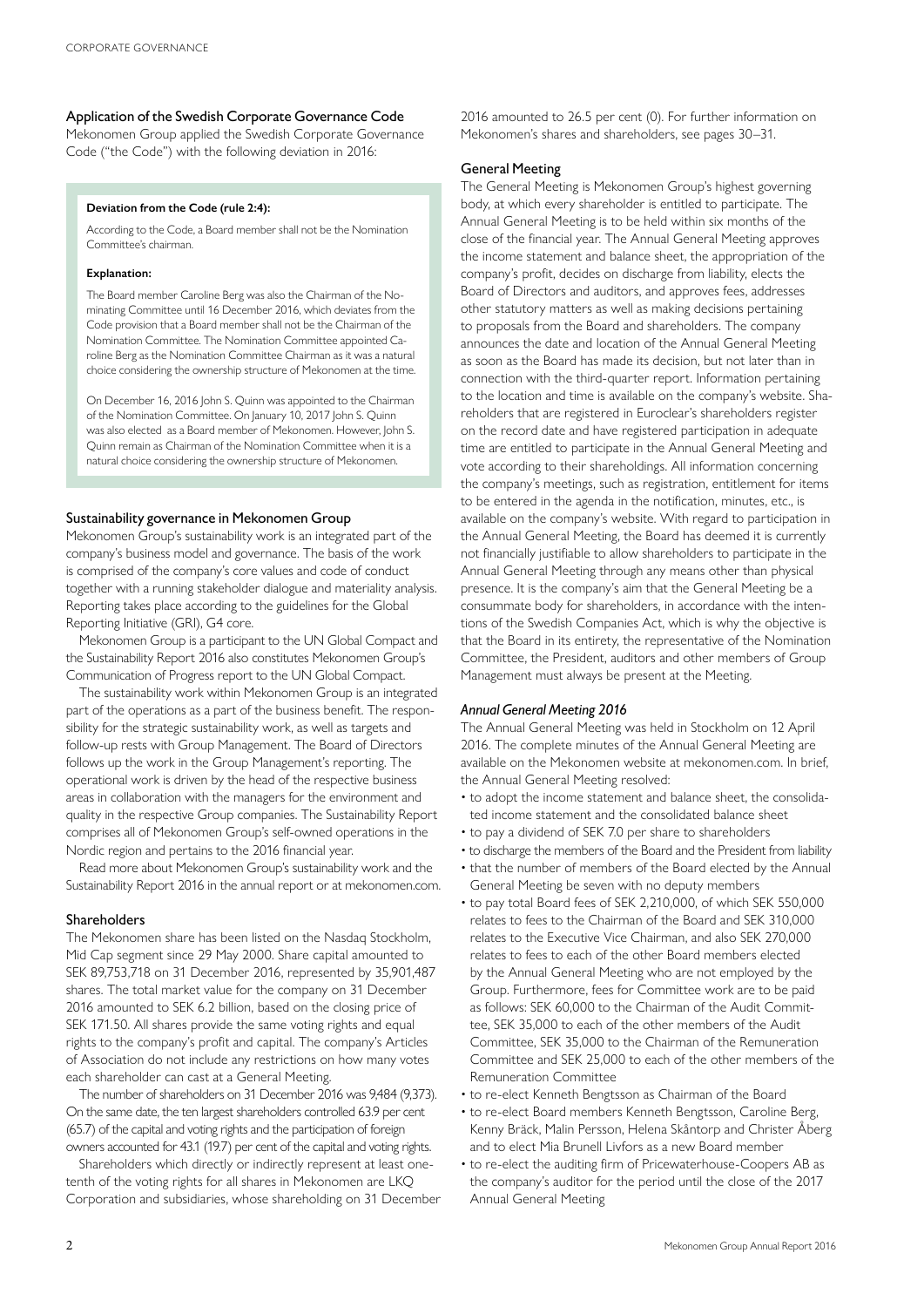• to adopt proposals for guidelines regarding the composition of the Nomination Committee

- to adopt the Board's proposals for guidelines regarding remuneration of senior executives
- to adopt the Board's proposals concerning employees' acquisition of shares in subsidiaries
- to adopt authorisation for the Board, for the period until the next Annual General Meeting, on one or more occasions, with or without preferential rights for shareholders, to make decisions on new share issues of not more than 3,590,149 shares

### *Information from the Extraordinary General Meeting on 10 January 2017*

On 27 November 2016, Axel Johnson Aktiebolag sold all of its shares in Mekonomen, corresponding to approximately 26.5 per cent of the total number of shares and votes in Mekonomen, to LKQ Corporation. Caroline Berg and Mia Brunell Livfors (Axel Johnson) thereby made their Board seats in Mekonomen available. LKQ Corporation requested at the same time that the Board of Mekonomen convene an Extraordinary General Meeting to appoint new Board members. The Extraordinary General Meeting was held on 10 January 2017 and the Meeting resolved in brief:

- In accordance with a proposal by LKQ, the General Meeting elected Joseph M. Holsten and John S. Quinn as Board members for the period until the next Annual General Meeting.
- The Board fees approved by the 2016 Annual General Meeting shall be distributed between the withdrawing Board members and the new Board members pro rata for their respective periods of service for the time from the 2016 Annual General Meeting until the end of the 2017 Annual General Meeting.

### *Nomination Committee*

In accordance with the guidelines established at the Annual General Meeting on 12 April 2016, Mekonomen Group has established a Nomination Committee. The company is to have a Nomination Committee comprising four members. The four largest shareholders of the company were contacted by the company's Board based on the list of registered shareholders on 31 August 2016 as provided by Euroclear Sweden AB.

On 27 November 2016, LKQ Corporation acquired 26.5 per cent of the total number of shares and votes in Mekonomen from Axel Johnson Aktiebolag. LKO Corporation is thereafter the largest shareholder in Mekonomen and as a result of this, John S. Quinn, LKQ Corporation, was appointed a member of the Nomination Committee on 16 December 2016.

In connection with this, Caroline Berg, Axel Johnson AB Group, left her post in the Nomination Committee where she had also been the Chairman. Otherwise, the change in ownership gave rise to no changes in the composition of the Nomination Committee.

The Nomination Committee for the 2017 Annual General Meeting is thereby comprised of John S. Quinn, LKQ Corporation, Jonathan Schönbäck, Handelsbanken Fonder, Mats Gustafsson, Lannebo Fonder and Arne Lööw, Fourth Swedish National Pension Fund. In accordance with the guidelines, John S. Quinn has been appointed the Chairman of the Nomination Committee. Mekonomen's Chairman, Kenneth Bengtsson, was co-opted to the Nomination Committee. Fees are not paid to members of the Nomination Committee.

In accordance with the Swedish Corporate Governance Code, the Nomination Committee is to have at least three members, one of whom is to be appointed Chairman. The majority of these members are to be independent in relation to the company and company management and at least one of the Nomination Committee members is to be independent in relation to the company's The Nomination Committee's task is to present proposes to the Annual General Meeting concerning:

- election of Chairman of the Annual General Meeting
- number of Board members and deputy Board members,
- the election of the Chairman of the Board and other members of the company's Board of Directors,
- Board fees and any remuneration for committee work,
- the election and remuneration of auditors, and
- guidelines on the composition of the Nomination Committee, etc.

In conjunction with its task, the Nominating Committee is to perform the duties incumbent on nomination committees in accordance with the Swedish Corporate Governance Code, and at the request of the Nomination Committee, the company is to provide human resources, such as a secretary function for the Committee, to facilitate its work. If necessary, the company is also to pay reasonable costs for external consultants deemed necessary by the Nomination Committee for it to perform its duties.

Mekonomen Group has not established any specific age limit for Board members or time limits pertaining to the length of time Board members may sit on the Board. Auditors are elected annually when the matter is submitted to the Annual General Meeting.

### **2017 Annual General Meeting**

The Annual General Meeting will be held on 25 April 2017 at 3:00 p.m. at SF Skandia, Drottninggatan 82, Stockholm, Sweden.

### Specific information about the Board's work *Size and composition*

According to the Articles of Association, the Board of Directors is to comprise three to seven members and not more than three deputy members. The company's Articles of Association have no specific provisions relating to the appointment and discharge of Board members or amendments to the Articles of Association. The Board of Directors is to be elected annually at the Annual General Meeting.

The Board of Directors shall consist of a well overall mix of the competencies that are important to govern Mekonomen's strategic work in a responsible and successful manner. Examples of such competencies include knowledge of retailing, the automotive industry, corporate governance, compliance to rules and regulations, financing and financial analysis as well as remuneration issues. Earlier Board experience is another important competency.

The Annual General Meeting on 12 April 2016 resolved that the Board was to comprise seven ordinary members with no deputy members. In accordance with the Nomination Committee's suggestion, the Annual General Meeting resolved to re-elect Kenneth Bengtsson (Chairman), Caroline Berg, Kenny Bräck, Malin Persson, Helena Skåntorp and Christer Åberg and to elect Mia Brunell Livfors as a new Board member (Executive Vice Chairman).

All ordinary members are independent in relation to the company and its management in accordance with the definition in the Swedish Corporate Governance Code. Five of the Board members are independent also in relation to major shareholders. The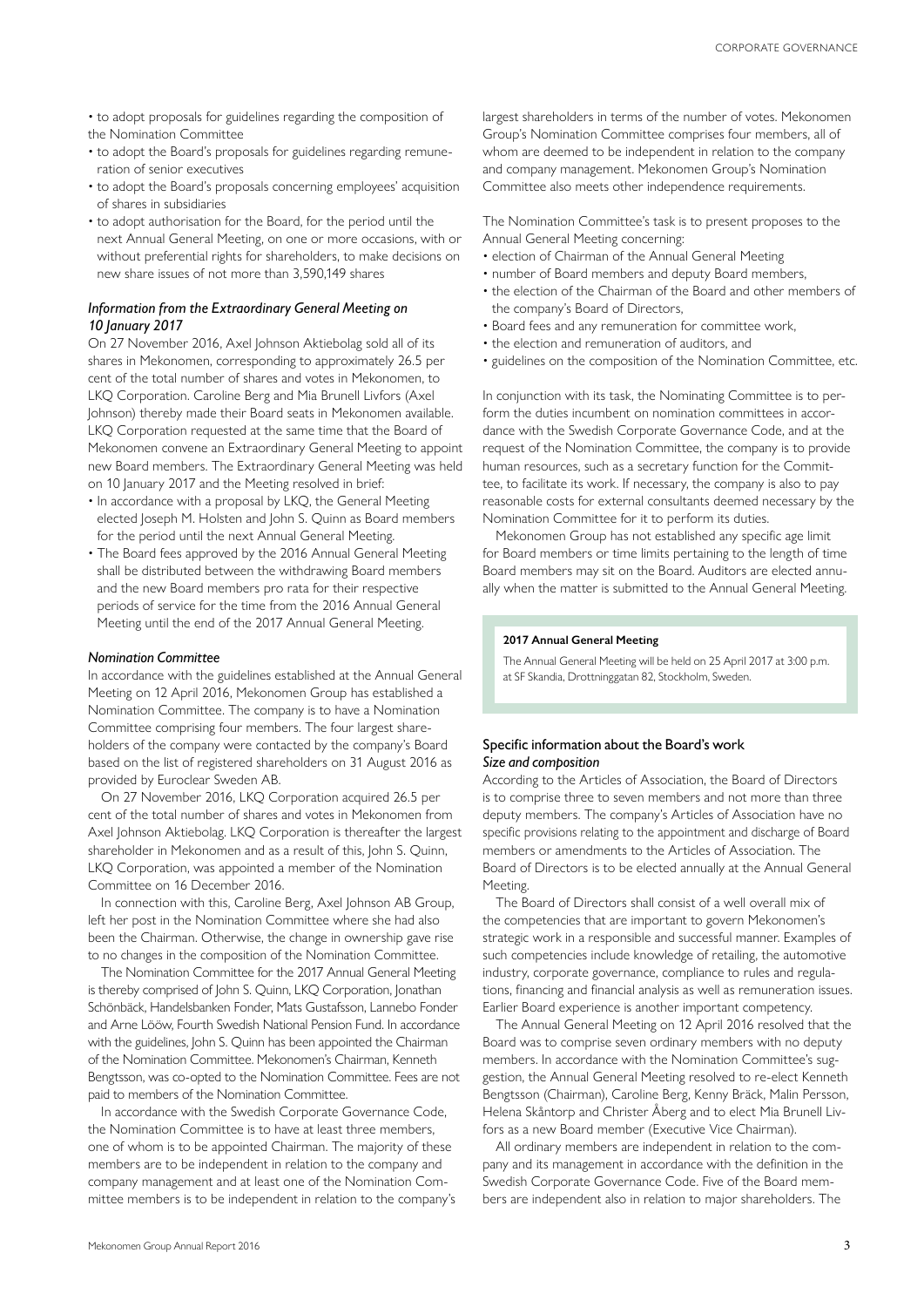President is not a member of the Board and neither is any other member of Group Management. A more detailed presentation of the Board members is provided on page 46.

### *Board members*

In the opinion of the Nomination Committee, the Board has a suitable composition considering the company's operations, financial position, stage of development and circumstances otherwise. An important starting point for the proposal of Board members was that the Board's composition should reflect and provide space for the different knowledge and experience that the company's strategic development and governance may demand. The Nomination Committee has particularly observed the requirement of diversity and breadth in the Board and the requirement of striving for an even gender distribution. According to the Nomination Committee, the composition is suitable to be able to meet such needs in the company's operations.

### *Chairman*

The Chairman of the Board, Kenneth Bengtsson, is not employed by the company and does not have any assignments with the company beyond his chairmanship. It is the opinion of the Board that Kenneth Bengtsson ensures that the Board conducts its assignments efficiently and also fulfils its duties in accordance with applicable laws and regulations.

### *The Board's working procedures*

The Board is responsible for the company's organisation and management and is to also make decisions pertaining to strategic issues. The Board held 15 meetings in 2016, of which one was a statutory meeting. The minutes of the meetings were recorded by the Board's secretary, who is the Group's CFO.

Relevant meeting documentation was sent to all members prior to each meeting, which were then held in accordance with the approved agenda. On occasions, other senior executives participated in Board Meetings in a reporting capacity, as necessary. No dissenting opinions to be recorded in the minutes were expressed at any of the meetings during the year. The Board meetings during the year addressed the fixed items of each meeting agenda, such as business situation, financial reporting and investments. Other issues discussed in the Board during the year were strategies, market development, Mekonomen's Swedish operations, the Danish operations and recruitment of a new President. In addition, selected Board meetings discussed issues relating to annual accounts, interim reports and budget.

### *Assignments*

In accordance with the requirements of the Code, the Board's aim was to devote particular attention to establishing overall goals for

the operations and decide on strategies by which to achieve these goals and to continuously evaluate the operating management, with the aim of ensuring the company's governance, management and control. The Board is responsible for ensuring that suitable systems are in place for the monitoring and control of the company's operations and the risks to the company associated with its operations, that control is implemented of compliance with laws, internal guidelines and other regulations and that the provision of external information is open, objective and relevant. The tasks of the Board also include establishing necessary guidelines for the company's conduct in society with the aim of securing its long-term value-creating ability.

There are written instructions that regulate the internal rules of procedure in the Board and the distribution of assignments between the Board and the President, and for the reporting process. The instructions are reviewed annually and are primarily: the rules of procedure for the Board's work, instructions for the President and authorisation regulations.

The Board evaluates its work every year and it is the duty of the Chairman of the Board to ensure that evaluation is performed. In 2016, the Chairman organised a written questionnaire for all Board members. The collective opinion based on the 2016 evaluation is that the Board's work functioned well and that the Board fulfilled the Code's requirements regarding assignment of the Board.

The Annual General Meeting resolved, in accordance with the proposal from the Nomination Committee, to allocate Board fees amounting to SEK 2,210,000, of which SEK 550,000 to the Chairman of the Board and SEK 310,000 to the Executive Vice Chairman, and SEK 270,000 to each of the other Board members. Furthermore, fees for Committee work are to be paid as follows: SEK 60,000 to the Chairman of the Audit Committee, SEK 35,000 to each of the other members of the Audit Committee, SEK 35,000 to the Chairman of the Remuneration Committee and SEK 25,000 to each of the other members of the Remuneration Committee.

### *Board Committees*

The Board has established a Remuneration Committee and an Audit Committee. The Committees' work mainly comprises preparing issues and providing consultation, although the Board can delegate authority to make decisions in specific cases. The members and Chairmen of the Committees are appointed at the statutory Board meeting held directly after the election of Board members.

### *Audit Committee*

The Audit Committee's duties comprise:

• monitoring the company's financial statements and making recommendations and proposals to ensure reporting reliability and to be responsible for the preparation of the Board's work on quality

• Q4, year-end report.

- External auditors' report. • Dividend
- Approval of the annual report. • Proposals to the Annual General Meeting. members.



**Jan Feb March Apr May Jun**

Ordinary Board meetings 2016

At each ordinary Board meeting, the Group's position and performance and the outlook for the upcoming quarter were discussed.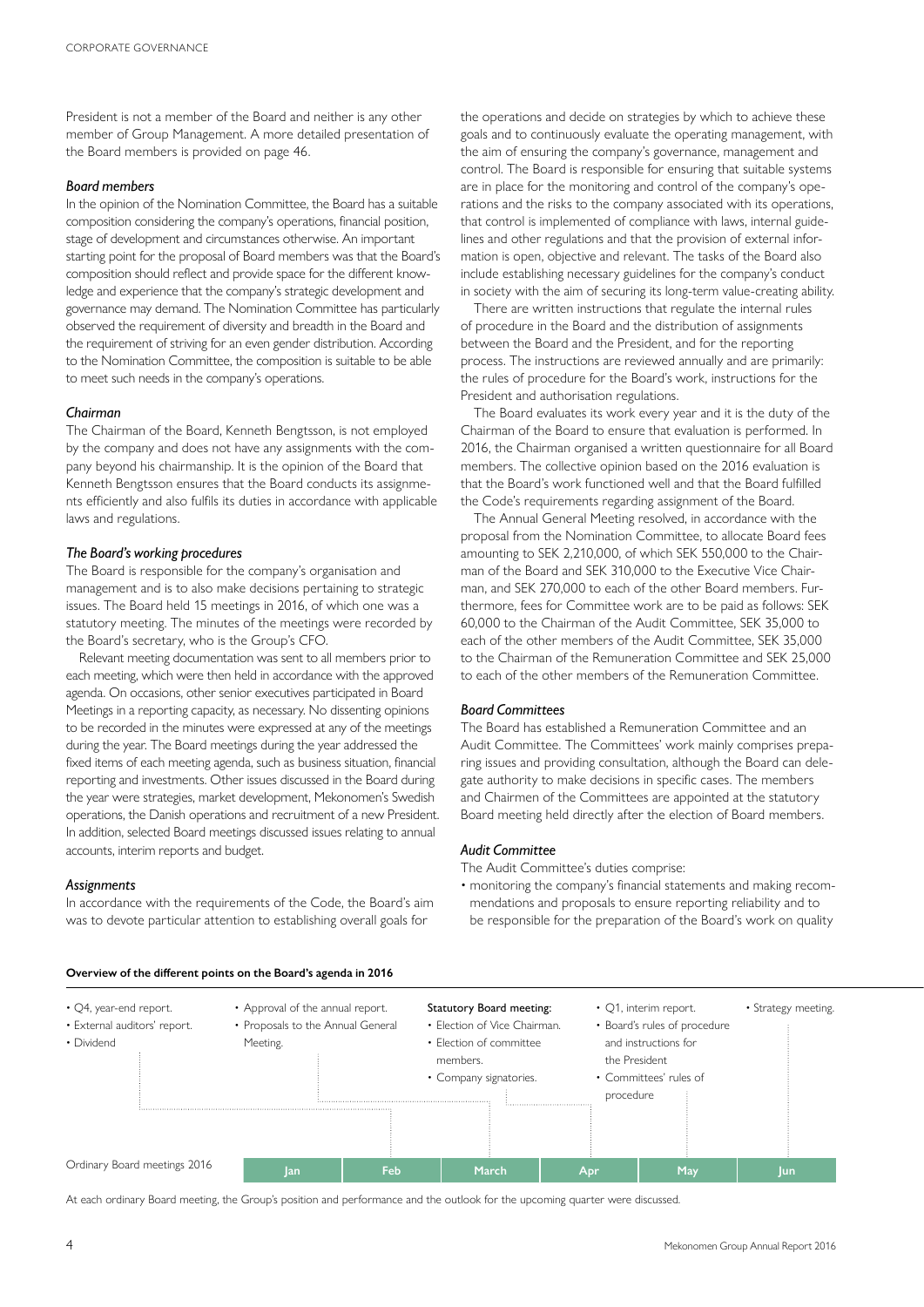assuring the company's financial statements, including making proposal on the "Board's report on internal control" regarding the financial reporting for the respective financial year

- with regard to the financial reporting, monitoring the efficiency of the company's internal control, internal audit and risk management
- staying informed of the audit of the annual accounts and the consolidated accounts and the result of the Supervisory Board of Public Accountant's quality control
- informing the Board of the results of the audit and the manner in which the audit contributed to the reliability of the financial reporting and what role the Audit Committee had in the process
- performing annual risk analyses together with the President and Group CFO to govern the resources of the internal audit towards key risk areas
- establishing an audit plan for internal audits and preparing an audit plan for the Board for external audits and ensuring coordination between them
- meeting the auditors on a running basis to keep informed about the audit's emphasis and scope as well as discussing the coordination between the external and internal audits and the view of the Company's risks
- inspecting and monitoring the auditor's impartiality and independence and preparing guidelines for the other non-audit services that the company may procure from the company's auditors and, where necessary, grant pre-approval when the company's auditors are engaged for assignments other than audit assignments
- annually following up audit costs against budget and the share of costs that pertain to the audit and assignments other than auditing services
- evaluating the audit effort and informing the company's Nomination Committee of the results of the evaluation
- studying the audit report to the Audit Committee as per Article 11 of the Audit Regulation and taking any requisite action due to it
- assisting the company's Nomination Committee in the preparation of proposals on auditors and remuneration of the audit effort, whereby the Audit Committee shall ensure that the auditor's mandate period does not exceed applicable rules, procuring the audit and providing a recommended motivation in accordance with what is stated in Article 16 of the Audit Regulation
- annually evaluating the Audit Committee's formal work plan
- preparing other matters the Board assigns the Audit Committee to handle

The Audit Committee comprises three Board members: Helena Skåntorp (Chairman), Kenneth Bengtsson and Christer Åberg. In 2016, the Audit Committee held four meetings. The respective member's participation is presented in the table on page 47. The Group's external auditors, the Group's CFO and Head of Accounting also participated at the meetings. Since 10 January 2017, John S. Quinn is also a member of the Audit Committee.

### *Remuneration Committee*

The task of the Remuneration Committee is to discuss, decide on and present recommendations on the salaries, other employment terms and incentive programmes for company management. However, the Board in its entirety determines the remuneration and other employment terms for the President. The work of the Remuneration Committee is based on resolutions by the Annual General Meeting pertaining to guidelines for remuneration of senior executives.

Until 12 April 2016, the Remuneration Committee comprised Kenneth Bengtsson, Chairman, Caroline Berg and Malin Persson. From 12 April 2016, the Remuneration Committee comprised Kenneth Bengtsson (Chairman), Malin Persson and Mia Brunell Livfors. The Remuneration Committee held four meetings in 2016, of which two were before 12 April and two after 12 April. The respective member's participation is presented in the table on page 47. The company's president at the time, Magnus Johansson, was also present at two of these meetings. The Group's CFO was the Committee's secretary. Since 10 January 2017, Joseph M. Holsten is a member of the Remuneration Committee. Mia Brunell Livfors withdrew as a member of the Remuneration Committee on 10 January 2017.

### Group Management *President*

The President is appointed and may be discharged by the Board and his work is continuously evaluated by the Board, which occurs without the presence of Group Management.

Magnus Johansson resigned as the President and CEO of Mekonomen Group on 6 October 2016.

Pehr Oscarson is President and CEO of Mekonomen Group since 1 March 2017. Previously, acting President and CEO of Mekonomen Group from 6 October 2016. In addition to his assignment for Mekonomen Group, Pehr is the Vice Chairman of SBF (Sveriges Bilgrossisters Förening - Swedish Automotive Wholesalers' Association), and a Board member of Fresks Holding AB and Oscarson Invest Aktiebolag. Pehr Oscarson has no shareholdings or partial ownership in companies that the Mekonomen Group has significant business ties with.

### *Group Management*

At 31 December 2016, Group Management consisted of the President and CEO, the Executive Vice President, the CFO, the President of Sørensen og Balchen, the Corporate Supply Chain Director and the Corporate HR Director. A more detailed presentation of Group Management is found on page 47.

### *Remuneration of senior executives*

It is considered very important to ensure that there is a clear link between remuneration and the Group's values and financial goals in both the short and the long term. The guidelines for remuneration of senior

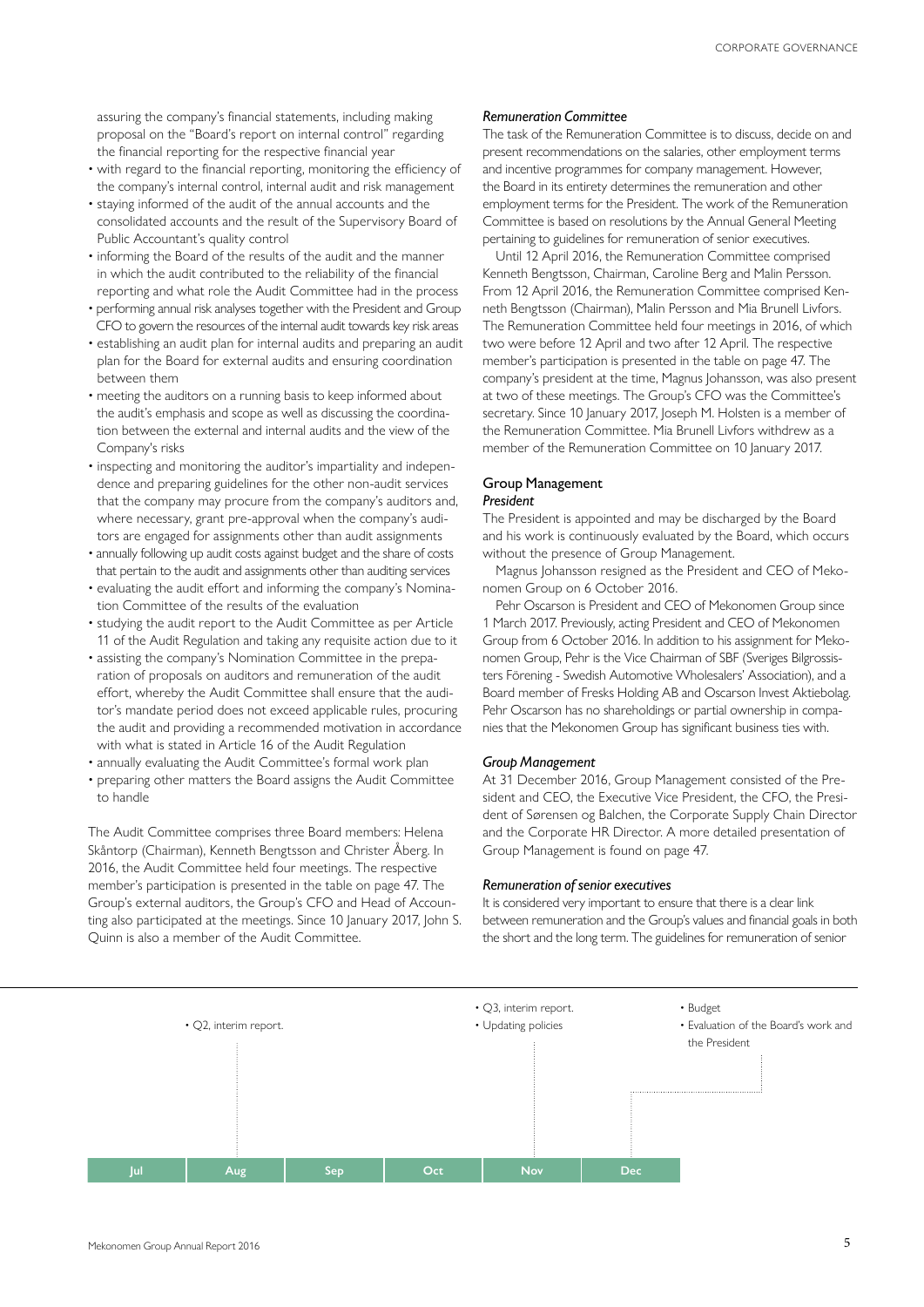executives approved by the 2016 Annual General Meeting entail that the company is to offer market-based remuneration that allows the Group to recruit and retain the right executives, and entail that the criteria for determining remuneration is to be based on the significance of work duties and employees' competencies, experience and performance.

Remuneration is to comprise:

- fixed basic salary
- variable remuneration
- pension benefits
- other benefits and severance pay

The guidelines encompass Group Management, including the President. Remuneration is determined by the Board's Remuneration Committee. However, remuneration of the President is determined by the Board in its entirety.

The President Pehr Oscarson has a fixed cash basic salary per month and a short-term cash variable salary portion, which is based on the company's earnings and individual qualitative parameters and that can amount to a maximum of 33 per cent of the basic annual salary. Pension premiums are payable in an amount that is based on the ITP plan. Other benefits consist of a company car. The period of notice for the President is 12 months if employment is terminated by the company, and six months if terminated by the President. For information on remuneration of the former President Magnus Johansson, see Note 5 on page 65.

The distribution between basic salary and variable remuneration is to be proportionate to the senior executive's responsibilities and authorities. The short-term variable remuneration for other senior executives is based on the Group's earnings and on individual qualitative parameters and can amount to a maximum of a certain percentage of the fixed annual salary. The percentage is linked to the position of each individual and varies between 33 and 60 percentage points for members of Group Management. Other benefits refer primarily to company cars. Pension premiums are paid in an amount that is based on the ITP plan or a corresponding system for employees outside Sweden. Pensionable salary comprises basic salary. The period of notice is 12 months if employment is terminated by the company, and six months if terminated by the employee. Severance pay for termination on the part of the company may amount to a maximum of one annual salary.

At the 2016 Annual General Meeting, it was also resolved that Group Management and a number of selected, business-critical senior executives may receive long-term variable remuneration from the company.

The criteria for determining the variable remuneration portion for each individual is decided by the Board's Remuneration Committee, and for the President by the Board in its entirety. The long-term variable remuneration is to be profit-based and calculated on the Group's earnings for the 2016-2018 financial years. The entire bonus programme, as an expense for the company, is to amount to a maximum of SEK 32 M for the period. Furthermore, an additional requirement to the above is that the average price paid for the Mekonomen share on Nasdaq Stockholm on the last trading day in December 2018 is to exceed the Nasdaq Stockholm PI index for the programme period. The bonus may be realised in whole, in part or not at all depending on the consolidated profit during the duration of the long-term remuneration programme. The right to variable remuneration presupposes that the executive is still employed at the 2019 Annual General Meeting. No bonus was reserved as per 31 December 2016 pertaining to this bonus programme.

In connection with the approval of the remuneration programme by the Annual General Meeting, the earlier programme that ran during the financial years 2014–2016 ceased to apply. No

### **Fees to auditors, SEK M**

|                                                        | 2016 | 2015 |
|--------------------------------------------------------|------|------|
| PwC.                                                   |      |      |
| Fees for audit assignments                             |      |      |
| Audit-related services other than the audit assignment | 0    |      |
| Tax consultancy                                        | 0    |      |
| Other services                                         | 0    |      |
| Total fees to PwC <sup>1)</sup>                        |      |      |

1) Including discontinued operations SEK 0 M (1).

payments regarding this programme have been made.

Other than the above, the Board has not decided on any other share or share-price based incentive programs for Group Management.

### Auditors

The auditors are appointed at the Annual General Meeting and are charged with reviewing the company's financial reporting and the Board's and President's management of the company. At the 2016 Annual General Meeting, PricewaterhouseCoopers AB (PwC), with Authorised Public Accountant Lennart Danielsson as Auditor in Charge, was appointed as the auditing firm until the 2017 Annual General Meeting. PwC has an organisation comprising broad and specialised competency that is well-suited to Mekonomen Group's operations and has been the company's auditing firm since 2014.

PwC submits an auditor's report for Mekonomen AB (publ.) and for the company's subsidiaries. The auditors also perform a review of the third-quarter interim report. The audit is conducted in accordance with International Standards on Auditing (ISA) and generally accepted auditing standards in Sweden. The audit of annual report documents for legal entities outside Sweden is conducted in accordance with statutory requirements and other applicable rules in each country.

### The Board report on internal control regarding financial reporting

Under the Swedish Companies Act, the Board shall ensure that the company's organisation is structured so that accounting, financial management and the company's financial affairs otherwise can be adequately controlled. The Swedish Corporate Governance Code ("the Code") clarifies this and prescribes that the Board is responsible for internal control. This report is prepared in accordance the Annual Accounts Act and the Code. The reporting is limited to addressing internal control concerning financial reporting in accordance with the Code, item 7.4.

The Board supervises the quality of the financial reporting through instructions to the President. It is the President's duty, jointly with the Group's CFO, to review and quality-assure all external financial reporting including financial statements, interim reports, annual reports and press releases with financial content, as well as presentation material in connection with meetings with the media, shareholders and financial institutions.

The rules of procedure decided annually by the Board include detailed instructions on, for example, the financial reports and the type of financial information to be submitted to the Board. In addition to financial statements, interim reports and annual reports, the Board examines and evaluates comprehensive financial information that pertains to the Group as a whole and to the various units included in the Group.

The Board also examines, primarily through the Board's Audit Committee, the most significant accounting policies applied to the financial reporting by the Group, and significant changes to policies in the reporting. The Audit Committee's duties also include exami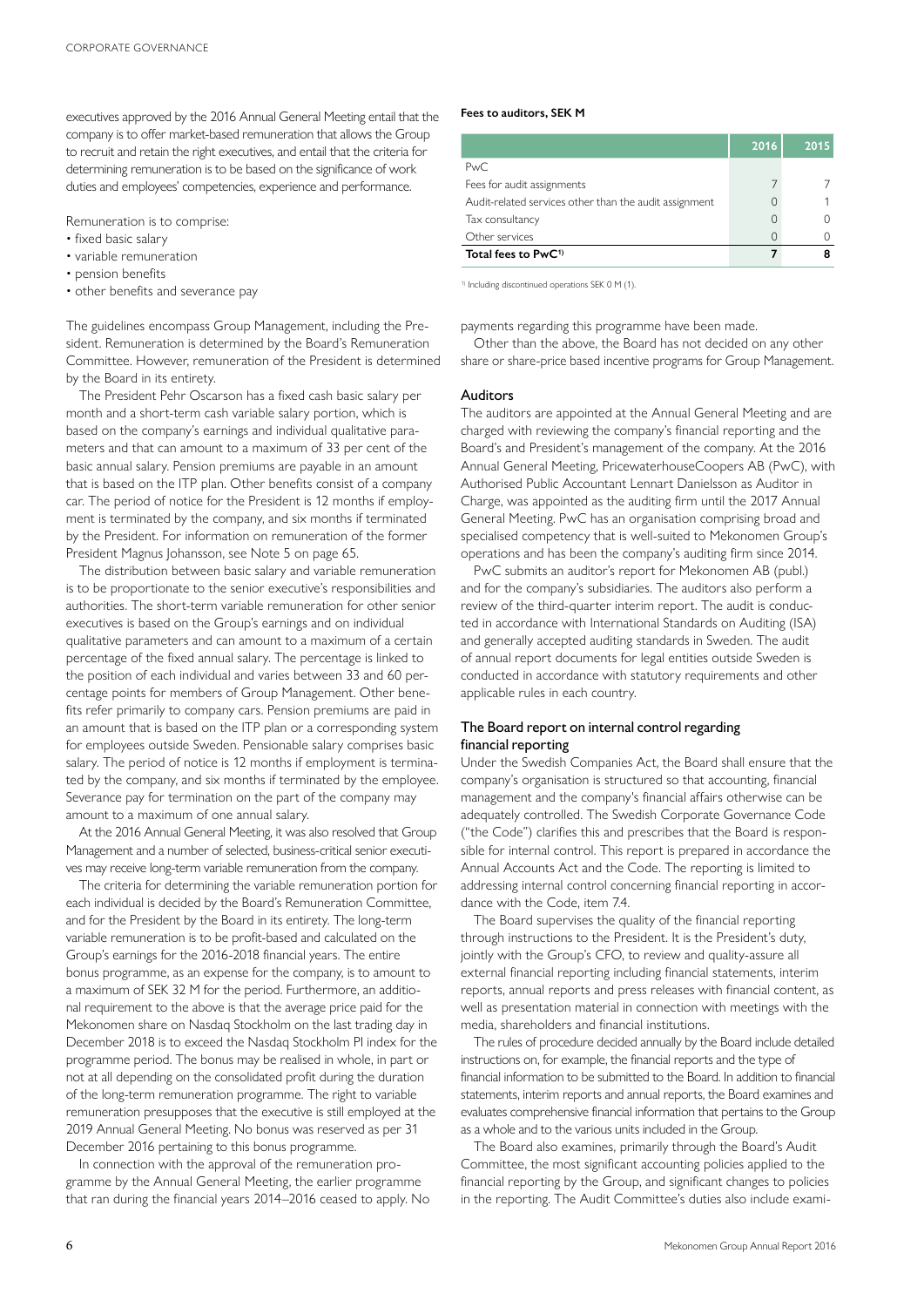ning internal and external audit reports regarding internal control and the processes for financial reporting.

The Group's external auditors report to the Board as required, but at least once a year. At least one of these meetings, the President and CFO leave after presenting their formal reports to enable Board members to conduct discussions with auditors without the participation of senior executives. The Group's external auditors also participate at the meetings of the Audit Committee. The Audit Committee reports back to the Board after every meeting. All Audit Committee meetings are minuted and the minutes are available for all Board members and the auditors.

### *Control environment*

The control environment represents the basis for the internal control over financial reporting. An important part of the control environment is that decision paths, authorities and responsibilities must be clearly defined and communicated between various levels in the organisation and that the control documents are available in the form of internal policies, handbooks, guidelines and manuals. Thus, a key part of the Board's work is to prepare and approve a number of fundamental policies, guidelines and frameworks. These include the Board's rules of procedure, Instructions for the President, Investment policies, Financial policies and the Insider policy. The aim of these policies is to create a basis for sound internal control.

Furthermore, the Board focuses on ensuring that the organisational structure provides distinct roles, responsibilities and processes that benefit the effective management of the operation's risks and facilitate goal fulfilment. Part of the responsibility structure includes an obligation for the Board to evaluate the operation's performance and results on a monthly basis, through appropriate report packages containing income statements, balance sheets, analyses of important key figures, comments pertaining to the business status of each operation and also quarterly forecasts for future periods. The Board has established an Audit Committee to assist the Board specifically in the financial reporting. To help strengthen the internal control, Mekonomen Group has prepared a financial handbook that provides an overall view of existing policies, rules and regulations and procedures within the financial area. This is a living document, which is updated continuously and adapted to internal and external changes. In addition to the financial handbook, there are instructions that provide guidance on daily work in stores and the rest of the organisation, for example, pertaining to stock taking and cash-register reconciliation, etc.

### *Risk assessment*

Mekonomen Group conducts continuous surveys of the Group's risks. In these surveys, a number of items are identified in the financial statements and administrative flows and processes where there is an elevated risk of error. The company works continuously on these risks by strengthening controls. Furthermore, risks are addressed in a special forum, including questions related to start-ups and acquisitions. For a more detailed description of risks, refer to Risks and uncertainties in the Administration Report and in Note 37 Financial risks.

### *Control activities*

Risks of errors in the financial reporting are reduced through a high level of internal control over the financial reporting, with specific focus on significant areas defined by the Board. Within Mekonomen Group, the control structures comprise an organisation with clear roles that enables effective and, from an internal control perspective, suitable division of responsibilities, specific control activities that aim to identify and prevent risks of misstatements in the reporting in time.

Examples of control activities include clear decision-making processes and decision orders for significant decisions, results analyses and other control activities within significant processes. Control activities within these processes are e.g. analytical follow-up, spot checks, account reconciliation, inventory checks in stock and stores and engagement reviews.

### *Internal audit*

In 2016, Mekonomen Group hired the auditing firm Deloitte to conduct the internal audit in the Group. The internal audit functions as an independent and objective assurance and advisory function, which creates value and increases certainty in internal control. This is done by evaluating and proposing improvement in such areas as risk management, compliance with policies and efficiency in the internal control over the financial reporting. The function works throughout the Group. Reporting is done to the Audit Committee, the President and the CFO and information is provided to management in each business area and other units on the results of the audits performed.

### *Information and communications*

Policies and guidelines are particularly important for accurate accounting, reporting and dissemination of information. Policies and guidelines on the financial process are continuously updated at Mekonomen Group. Such updates mainly take place in each Group function for the various operations through e-mails, but also at regular CFO meetings in which representatives from the Group finance function participate. For communication with internal and external parties, a communications policy is in place that states guidelines for conducting communication. The aim of the policy is to ensure that all information obligations are complied with in a correct and complete manner.

### *Follow-up*

The Board continuously evaluates the information submitted by Group Management and auditors. In conjunction with this, the Audit Committee was responsible for the preparation of the Board's work to quality assure the Group's financial reporting. The CEO and CFO hold monthly reviews of financial position with each Head of Operations. Group finance function also cooperates closely with the Group company finance managers and controllers of Group companies on matters pertaining to accounting and reporting. The follow-up and feedback concerning possible deviations arising in the internal controls are a key part of the internal control work, since this is an efficient manner for the company to ensure that errors are corrected and that the control is further strengthened.

### **More information is available on mekonomen.com**

- Articles of Association
- Code of Conduct
- Information from previous Annual General Meetings, from 2006
- Information about the Nomination Committee
- Information about principles of remuneration of senior executives
- The Board's evaluation of guidelines for remuneration of programmes for variable remuneration
- Corporate Governance Reports from 2006
- Information from the Extraordinary General Meeting on 10 January 2017
- Information about the 2017 Annual General Meeting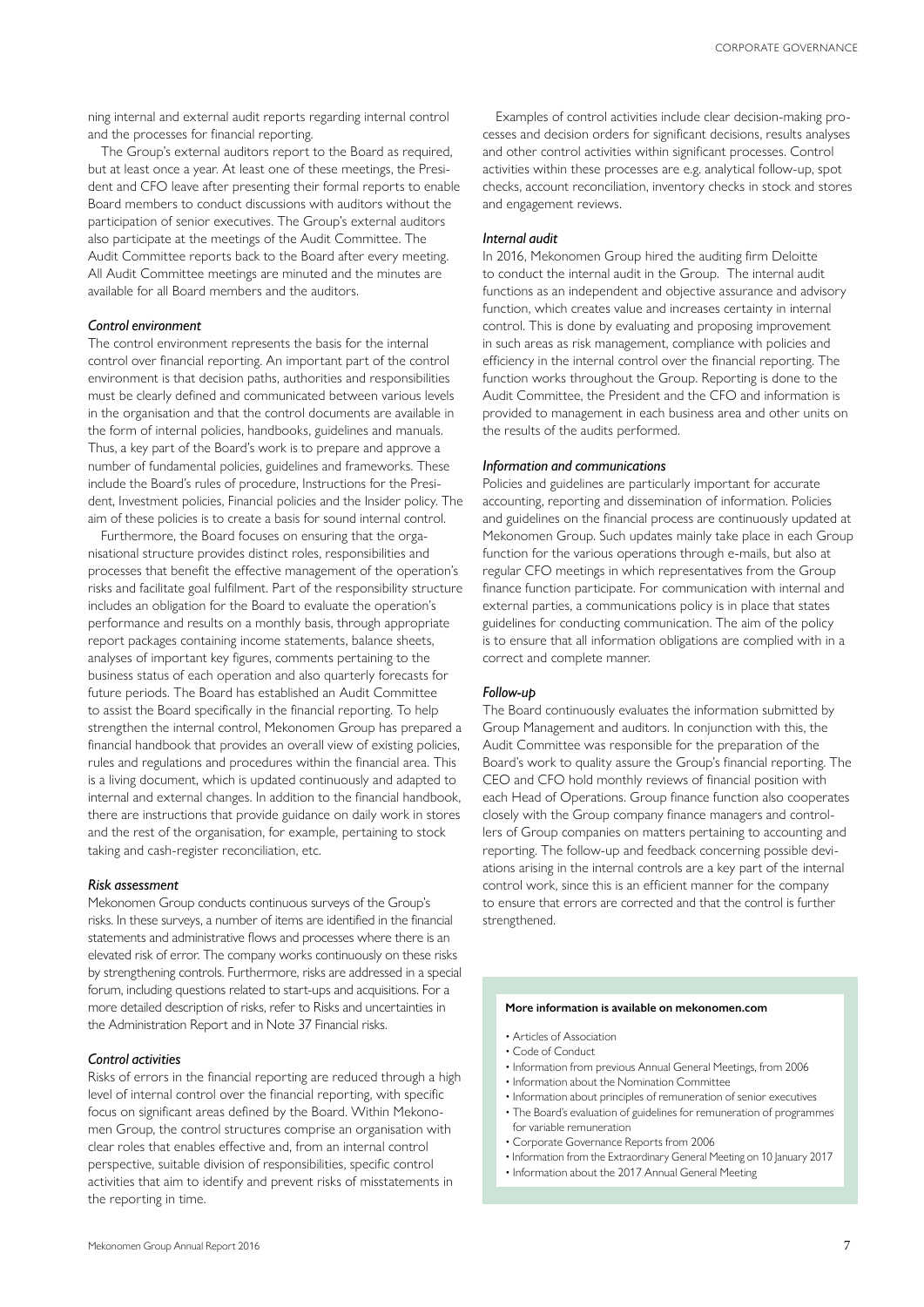# **BOARD OF DIRECTORS**

| <b>Kenneth Bengtsson</b>                                                                                                                                                                                                                          | lohn S. Quinn <sup>1)</sup>                                                                                                                                                                                                                                                                                                        | Kenny Bräck                                                                                                                                         | oseph M. Holsten <sup>1)</sup>                                                                                                                                                                                                                                                                               | <b>Malin Persson</b>                                                                                                                                                                                                        | Helena Skåntorp                                                                                                                                                                                                                              | Christer Åberg                                                                                                                                                                            |
|---------------------------------------------------------------------------------------------------------------------------------------------------------------------------------------------------------------------------------------------------|------------------------------------------------------------------------------------------------------------------------------------------------------------------------------------------------------------------------------------------------------------------------------------------------------------------------------------|-----------------------------------------------------------------------------------------------------------------------------------------------------|--------------------------------------------------------------------------------------------------------------------------------------------------------------------------------------------------------------------------------------------------------------------------------------------------------------|-----------------------------------------------------------------------------------------------------------------------------------------------------------------------------------------------------------------------------|----------------------------------------------------------------------------------------------------------------------------------------------------------------------------------------------------------------------------------------------|-------------------------------------------------------------------------------------------------------------------------------------------------------------------------------------------|
| Board position                                                                                                                                                                                                                                    |                                                                                                                                                                                                                                                                                                                                    |                                                                                                                                                     |                                                                                                                                                                                                                                                                                                              |                                                                                                                                                                                                                             |                                                                                                                                                                                                                                              |                                                                                                                                                                                           |
| Chairman of the Board.<br>Chairman of Me-<br>konomen's Remunera-<br>tion Committee. Mem-<br>ber of Mekonomen's<br>Audit Committee.                                                                                                                | <b>Executive Vice</b><br>Chairman.<br>Member of<br>Mekonomen's Audit<br>Committee.                                                                                                                                                                                                                                                 | Board member.                                                                                                                                       | Board member.<br>Member of<br>Mekonomen's<br>Remuneration<br>Committee.                                                                                                                                                                                                                                      | Board member.<br>Member of<br>Mekonomen's<br>Remuneration<br>Committee.                                                                                                                                                     | Board member.<br>Chairman of<br>Mekonomen's Audit<br>Committee.                                                                                                                                                                              | Board member.<br>Member of<br>Mekonomen's Audit<br>Committee.                                                                                                                             |
| <b>Education</b>                                                                                                                                                                                                                                  |                                                                                                                                                                                                                                                                                                                                    |                                                                                                                                                     |                                                                                                                                                                                                                                                                                                              |                                                                                                                                                                                                                             |                                                                                                                                                                                                                                              |                                                                                                                                                                                           |
| Upper secondary<br>school education<br>and training in the<br>ICA system.                                                                                                                                                                         | M.B.A, Bachelor<br>of Commerce and<br>certified public<br>accountant.                                                                                                                                                                                                                                                              | Upper secondary<br>school education.                                                                                                                | M.B.A, Bachelor of<br>Arts and certified<br>public accountant.                                                                                                                                                                                                                                               | MSc in Engineering,<br><b>Chalmers University</b><br>of Technology.                                                                                                                                                         | Graduate in Business<br>Administration,<br>Stockholm University.                                                                                                                                                                             | <b>IHM Business School</b><br>Stockholm and training<br>courses at Unilever.                                                                                                              |
| <b>Elected</b> in                                                                                                                                                                                                                                 |                                                                                                                                                                                                                                                                                                                                    |                                                                                                                                                     |                                                                                                                                                                                                                                                                                                              |                                                                                                                                                                                                                             |                                                                                                                                                                                                                                              |                                                                                                                                                                                           |
| 2013                                                                                                                                                                                                                                              | 2017                                                                                                                                                                                                                                                                                                                               | 2007                                                                                                                                                | 2017                                                                                                                                                                                                                                                                                                         | 2015                                                                                                                                                                                                                        | 2004                                                                                                                                                                                                                                         | 2014                                                                                                                                                                                      |
| Born                                                                                                                                                                                                                                              |                                                                                                                                                                                                                                                                                                                                    |                                                                                                                                                     |                                                                                                                                                                                                                                                                                                              |                                                                                                                                                                                                                             |                                                                                                                                                                                                                                              |                                                                                                                                                                                           |
| 1961<br>Position and Board assignments                                                                                                                                                                                                            | 1958                                                                                                                                                                                                                                                                                                                               | 1966                                                                                                                                                | 1952                                                                                                                                                                                                                                                                                                         | 1968                                                                                                                                                                                                                        | 1960                                                                                                                                                                                                                                         | 1966                                                                                                                                                                                      |
| Chairman of the Board<br>of Ahlsell AB (publ),<br>Clas Ohlson AB (publ),<br>Ersta diakoni, Eurocom-<br>merce, Systembolaget,<br>lunior Achievement<br>Sweden and World<br>Childhood Foundation.<br>Member of the Boards<br>of Synsam and Herenco. | CEO and Managing<br>Director of LKQ<br>Europe.                                                                                                                                                                                                                                                                                     | Self-employed.<br>Minority owner<br>and Board member<br>of Motorsport<br>Auctions Ltd. Test<br>and Development<br>Driver for McLaren<br>Automotive. | Executive Chairman<br>of the Board of LKO<br>Corporation. Member<br>of the Board of<br>Covanta Holding<br>Corporation.                                                                                                                                                                                       | Member of the Boards<br>of inter alia Getinge<br>AB (publ), HEXPOL<br>AB (publ), Peab AB<br>and Konecranes Plc.                                                                                                             | President of Lernia AB.<br>Member of the Board of<br>ByggPartner i Dalarna<br>Holding AB (publ).<br>Chairman of the<br>Board of a number of<br>Lernia AB subsidiaries,<br>and Chairman of the<br>Board and President of<br>Skåntorp & Co AB. | Self-employed.<br>Member of the Board<br>of Axfood AB (publ).                                                                                                                             |
| Work experience                                                                                                                                                                                                                                   |                                                                                                                                                                                                                                                                                                                                    |                                                                                                                                                     |                                                                                                                                                                                                                                                                                                              |                                                                                                                                                                                                                             |                                                                                                                                                                                                                                              |                                                                                                                                                                                           |
| Employed at ICA for<br>more than 30 years,<br>11 of which as CEO.                                                                                                                                                                                 | <b>Executive Vice President</b><br>and CFO of LKO Cor-<br>poration for six years.<br>Senior Vice President.<br>CFO and Treasurer of<br>Casella Waste Systems,<br>Inc., Senior Vice Presi-<br>dent of Finance at Allied<br>Waste Industries, Inc.<br>and held several financial<br>and operating roles at<br>Waste Management, Inc. | Former professional<br>racing driver.                                                                                                               | President and Chief<br>Executive Officer of<br>LKQ Corporation for<br>13 years. Active for 17<br>years in the U.S. and<br>international operations<br>of Waste Management,<br>Inc., most recently as<br><b>Executive Vice President</b><br>and COO. Prior to<br>that auditor at a public<br>accounting firm. | President of Volvo<br>Technology AB and the<br>Chalmers University<br>of Technology<br>Foundation. Many<br>years of experience<br>from large Swedish<br>industrial companies,<br>including SKF, ASG<br>and the Volvo Group. | Former President and<br>CEO of SBC Sveriges<br>BostadsrättsCentrum<br>AB. President and<br>CEO of Jarowskij, CFO<br>of Arla, Authorised<br>Public Accountant<br>at Öhrlings/PwC.                                                             | CEO of Hilding Anders<br>Group. President of<br>Orkla Confectionary<br>& Snacks, President<br>of Arla Foods AB.<br>President of Atria<br>Scandinavia AB, senior<br>positions at Unilever. |
| Total remuneration, SEK                                                                                                                                                                                                                           |                                                                                                                                                                                                                                                                                                                                    |                                                                                                                                                     |                                                                                                                                                                                                                                                                                                              |                                                                                                                                                                                                                             |                                                                                                                                                                                                                                              |                                                                                                                                                                                           |
| 620,000                                                                                                                                                                                                                                           | 86,111                                                                                                                                                                                                                                                                                                                             | 270,000                                                                                                                                             | 81,944                                                                                                                                                                                                                                                                                                       | 295,000                                                                                                                                                                                                                     | 330,000                                                                                                                                                                                                                                      | 305,000                                                                                                                                                                                   |
| Attendance at Board meetings<br>15/15                                                                                                                                                                                                             | Newly elected in<br>January 2017.                                                                                                                                                                                                                                                                                                  | 13/15                                                                                                                                               | Newly elected in<br>January 2017.                                                                                                                                                                                                                                                                            | 15/15                                                                                                                                                                                                                       | 15/15                                                                                                                                                                                                                                        | 13/15                                                                                                                                                                                     |
| Attendance at Audit Committee meetings                                                                                                                                                                                                            |                                                                                                                                                                                                                                                                                                                                    |                                                                                                                                                     |                                                                                                                                                                                                                                                                                                              |                                                                                                                                                                                                                             |                                                                                                                                                                                                                                              |                                                                                                                                                                                           |
| 4/4                                                                                                                                                                                                                                               | Newly elected in<br>January 2017.<br>Attendance at Remuneration Committee meetings                                                                                                                                                                                                                                                 |                                                                                                                                                     | L.                                                                                                                                                                                                                                                                                                           | $\equiv$                                                                                                                                                                                                                    | 4/4                                                                                                                                                                                                                                          | 4/4                                                                                                                                                                                       |
| 4/4                                                                                                                                                                                                                                               | Own shareholdings and shareholdings of related parties                                                                                                                                                                                                                                                                             |                                                                                                                                                     | Newly elected in<br>January 2017.                                                                                                                                                                                                                                                                            | 4/4                                                                                                                                                                                                                         | $\equiv$                                                                                                                                                                                                                                     | $\overline{\phantom{0}}$                                                                                                                                                                  |
| 2,000                                                                                                                                                                                                                                             | None.                                                                                                                                                                                                                                                                                                                              | 1,000                                                                                                                                               | None.                                                                                                                                                                                                                                                                                                        | 1,000                                                                                                                                                                                                                       | 2,000                                                                                                                                                                                                                                        | 2,500                                                                                                                                                                                     |
|                                                                                                                                                                                                                                                   |                                                                                                                                                                                                                                                                                                                                    |                                                                                                                                                     |                                                                                                                                                                                                                                                                                                              |                                                                                                                                                                                                                             |                                                                                                                                                                                                                                              |                                                                                                                                                                                           |
| Independent of the company/company management<br>Yes.<br>Yes.<br>Yes.<br>Yes.<br>Yes.<br>Yes.<br>Yes.                                                                                                                                             |                                                                                                                                                                                                                                                                                                                                    |                                                                                                                                                     |                                                                                                                                                                                                                                                                                                              |                                                                                                                                                                                                                             |                                                                                                                                                                                                                                              |                                                                                                                                                                                           |
| Independent of major shareholders                                                                                                                                                                                                                 |                                                                                                                                                                                                                                                                                                                                    |                                                                                                                                                     |                                                                                                                                                                                                                                                                                                              |                                                                                                                                                                                                                             |                                                                                                                                                                                                                                              |                                                                                                                                                                                           |
| Yes.                                                                                                                                                                                                                                              | No, dependent in<br>relation to major share-<br>holders of the company.                                                                                                                                                                                                                                                            | Yes.                                                                                                                                                | No, dependent in<br>relation to major share-<br>holders of the company.                                                                                                                                                                                                                                      | Yes.                                                                                                                                                                                                                        | Yes.                                                                                                                                                                                                                                         | Yes.                                                                                                                                                                                      |

<sup>9</sup> On 27 November 2016, Axel Johnson Aktiebolag sold all of its shares in Mekonomen, corresponding to approximately 26.5 per cent of the total number of shares and votas in Mekonomen, to LKQ Corporation. Caroline Berg and

after the Annual General Meeting. Remuneration for Board and committee work totalled SEK 241,944. Caroline Berg participated in fourteen out of fifteen Board meetings in 2016. Caroline Berg was also a member<br>of the Remuneration Committee until the 2016 AGM and participated in two of two meetings until the 2016<br>AGM. Rem

Mia Brunell Livfors, who was elected to the Board at the Annual General Meeting on 12 April 2016 partici-pated in ten of the eleven Board meetings in 2016 and two of two meetings of the Remuneration Committee

Remuneration and compensation set by the AGM are expensed every calendar year. Remuneration of the<br>new Board members with regard to the period 10 January to 25 April 2017 is accordingly expensed as of 31<br>December 2016 and